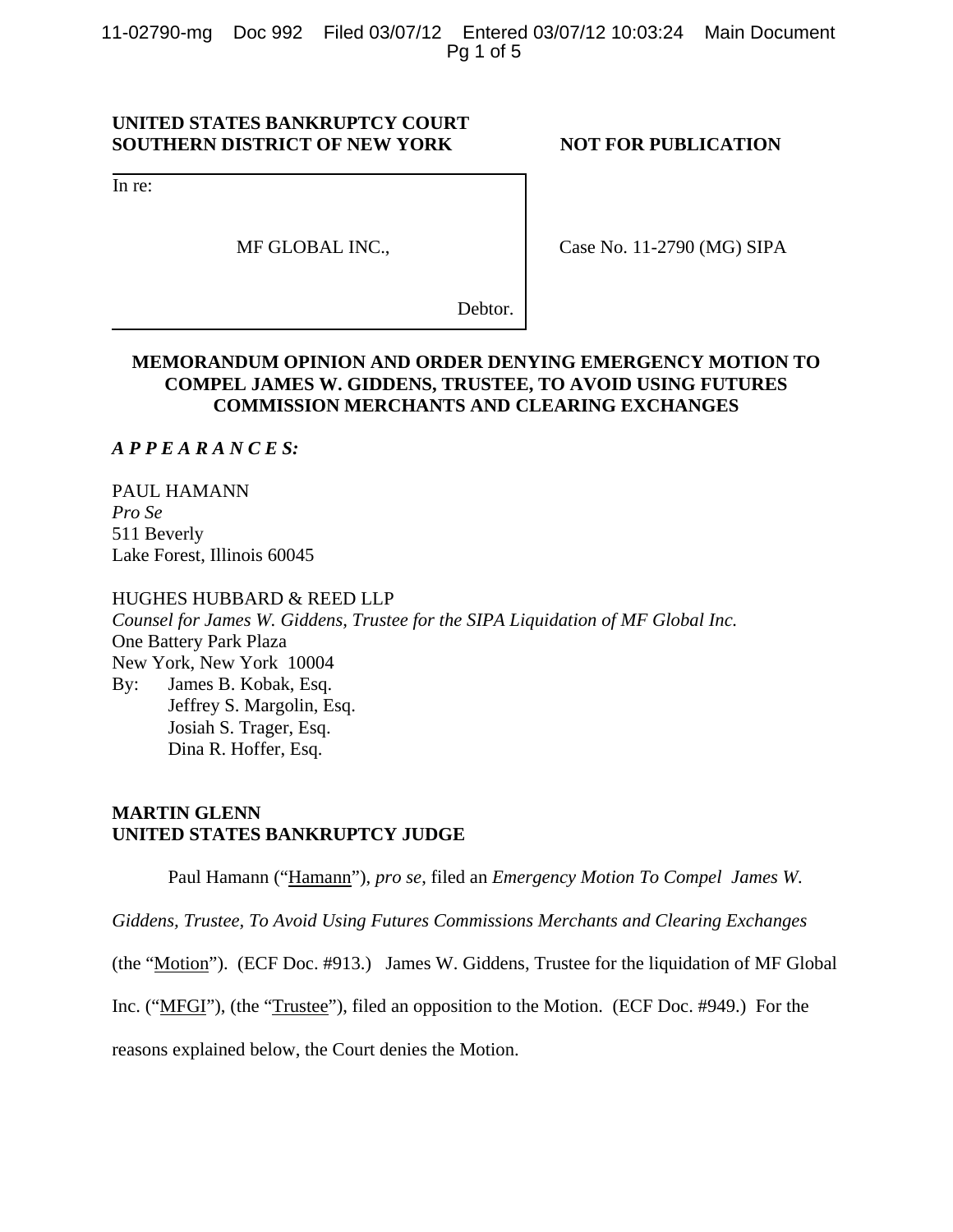11-02790-mg Doc 992 Filed 03/07/12 Entered 03/07/12 10:03:24 Main Document Pg 2 of 5

#### **BACKGROUND**

The background of this case has already been discussed in numerous opinions of this Court and will not be repeated here. On November 2, 2011, the Court approved the Trustee's initial request to complete a bulk transfer of customer accounts containing open U.S. commodity contracts and a percentage of the associated margining collateral to futures commissions merchants ("FCMs"), other than MFGI. (ECF Doc. #14.) On November 17, 2011, the Court approved a second partial transfer of certain customers' cash-only accounts. (ECF Doc. #316) ("Second Bulk Transfer Order"). On November 23, 2011, the Court issued an order establishing parallel claims processes for customers' commodity futures claims and securities claims, which, among other things, established the Bar Date of January 31, 2012, to submit claims for former MFGI commodities and securities futures customers. (ECF Doc. #423.) On December 9, 2011, the Court approved a third bulk transfer of certain property of commodities futures customers, (ECF Doc. #717), and also a bulk transfer of certain property of securities customers, (ECF Doc. #718) (together, the "Third Bulk Transfer Order").

As of October 31, 2011, the filing date of MFGI's liquidation proceedings, Hamann's account at MFGI held physical property consisting of four palladium certificates, \$16,389 in cash, and no open futures positions. Through the Second Bulk Transfer, Hamann received \$9,834 in cash. After the Third Bulk Transfer, all eligible customer claimants had received a 72% *pro rata* distribution of their property. Those customers claiming physical property had the opportunity to submit a deposit of 28% of the value of their property in order to receive their physical property; upon the receipt of the deposit, the Trustee arranged for the transfer of the physical property through an authorized derivatives clearing organization ("DCO") to a

2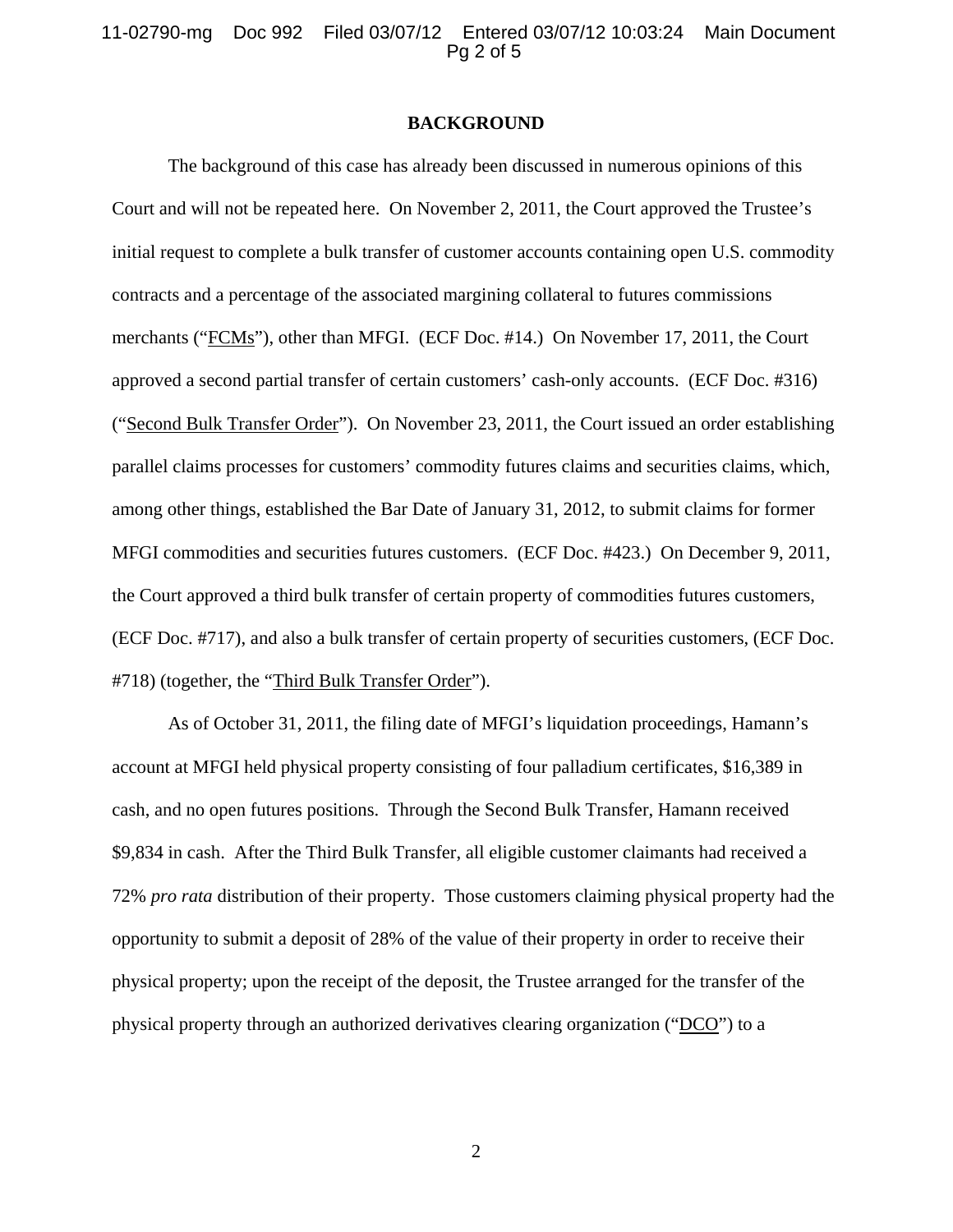## 11-02790-mg Doc 992 Filed 03/07/12 Entered 03/07/12 10:03:24 Main Document Pg 3 of 5

participating FCM, which would then transfer the physical property to the customer.<sup>1</sup> Hamann elected to deposit 28% of the value of his physical property, or \$28,460.66, and he received a distribution of four palladium certificates via a DCO (specifically, the Chicago Mercantile Exchange ("CME")) to an FCM (specifically, R.J. O'Brien & Associates). In sum, Hamann has received a 72% *pro rata* distribution along with all other eligible customers in accordance with the bulk transfer orders of the Court.

#### **DISCUSSION**

In his Motion, Hamann appears to request that the Court direct the Trustee to transfer physical customer property either to the banks currently in possession of the property or directly to the customers themselves. *See* Motion, at 3. He also requests the Court to direct the Trustee to inform all former MF Global customers that the CME's credit rating has been downgraded. *See id*.

Pursuant to section 78fff(b) of the Securities Investor Protection Act ("SIPA"), "to the extent consistent with the provisions of [SIPA], a liquidation proceeding shall be conducted in accordance with, and as though it were being conducted under chapters 1, 3 and 5 of subchapters I and II of chapter 7 of title 11." 15 U.S.C. § 78fff(b). The Trustee's duties include liquidating the commodities broker arm of MFGI to the extent not inconsistent with SIPA. *Id*. § 78fff-1(b). The Trustee's liquidation of the commodities broker arm of MFGI is governed by subchapter IV of chapter 7 of the Bankruptcy Code (the "Commodity Broker Liquidation Provisions"), as supplemented by the Commodity Exchange Act, 7 U.S.C. § 1 *et seq*., and the regulations

<sup>|&</sup>lt;br>|<br>| The alternative was liquidation of the physical property, followed by a 72% distribution of the proceeds to the customer.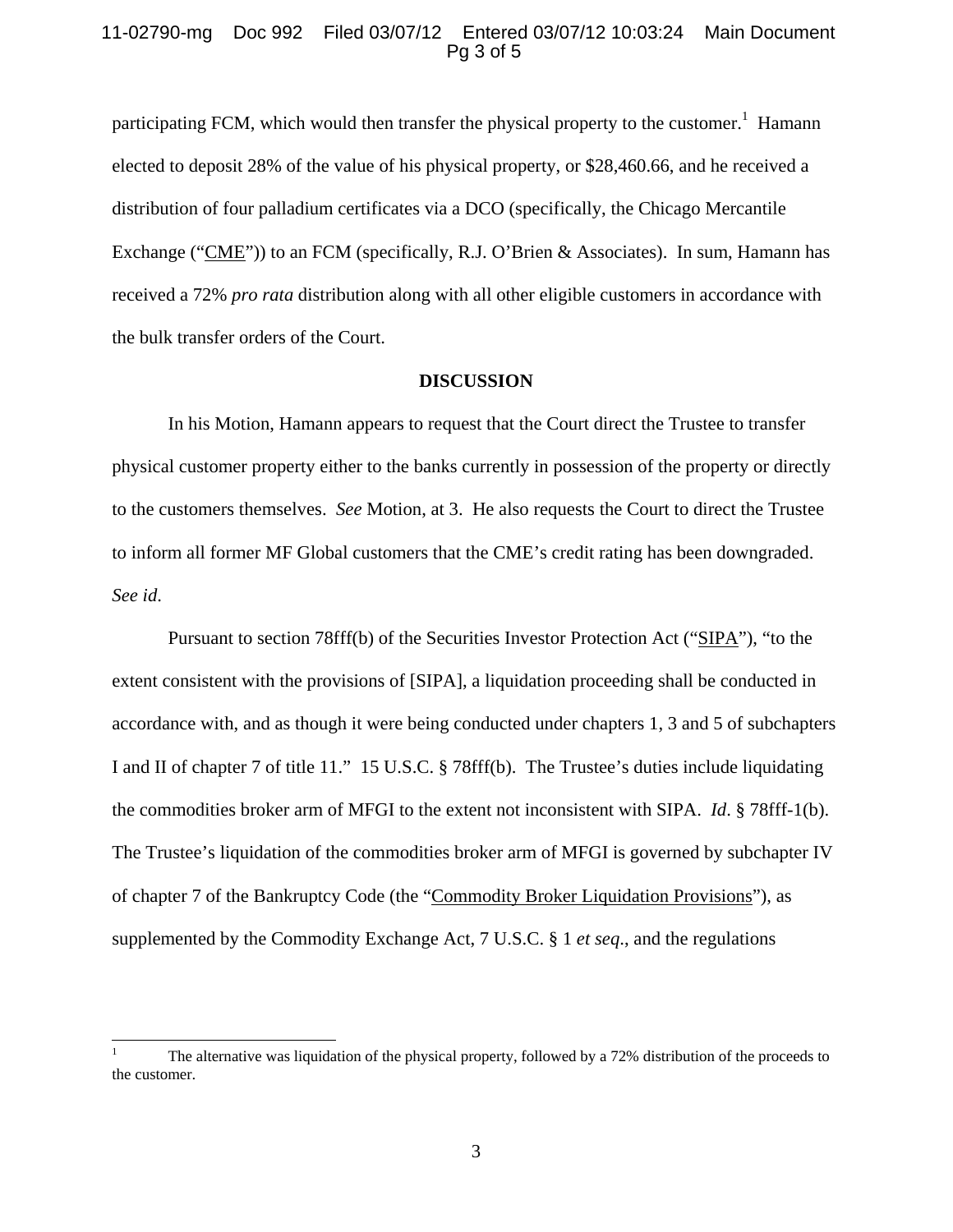## 11-02790-mg Doc 992 Filed 03/07/12 Entered 03/07/12 10:03:24 Main Document Pg 4 of 5

promulgated by the Commodities Futures Trading Commission thereunder, 17 C.F.R. §§ 190.01–190.10 (the "Part 190 Regulations").

Under the Commodity Broker Liquidation Provisions, the Trustee is obligated to "return promptly *to a customer* any specifically identifiable security, property, or commodity contract to which such customer is entitled, *or shall transfer, on such customer's behalf*, such security, property, or commodity contract *to a commodity broker that is not a debtor under this title*. . . . " 11 U.S.C. § 766(c) (emphasis added). The Bankruptcy Code defines a "commodity broker" as a "futures commission merchant, foreign futures commission merchant, clearing organization, leverage transaction merchant, or commodity options dealer. . . ." 11 U.S.C. § 105(5). Similarly, under the Part 190 Regulations, a "commodity broker" is defined as "any person who is registered or required to register as a futures commission merchant under the Commodity Exchange Act." 17 C.F.R. § 190.01(f).

The Third Bulk Transfer Order expressly instructed the Trustee to make transfers to customers "in consultation with the Facilitating DCO and in conjunction with the transferee FCM (if one has been established for that customer)." Third Bulk Transfer Order, at 3. That same order also provided that "the Trustee—upon advice and approval of SIPC—will seek and may use the assistance of the Chicago Mercantile Exchange Group, Inc., and other registered derivatives clearing organizations . . . that agree to facilitate the transfers." *Id*.

The instructions in section 766(c) are conjunctive. The Trustee is instructed to return promptly specifically identifiable customer property either to the customer *or* to a commodity broker that is not a debtor on behalf of the customer. The Third Bulk Transfer Order is permissive: "[T]he Trustee will seek and *may* use the assistance of the Chicago Mercantile Exchange Group, Inc., and other registered derivatives clearing organizations." To facilitate a

4